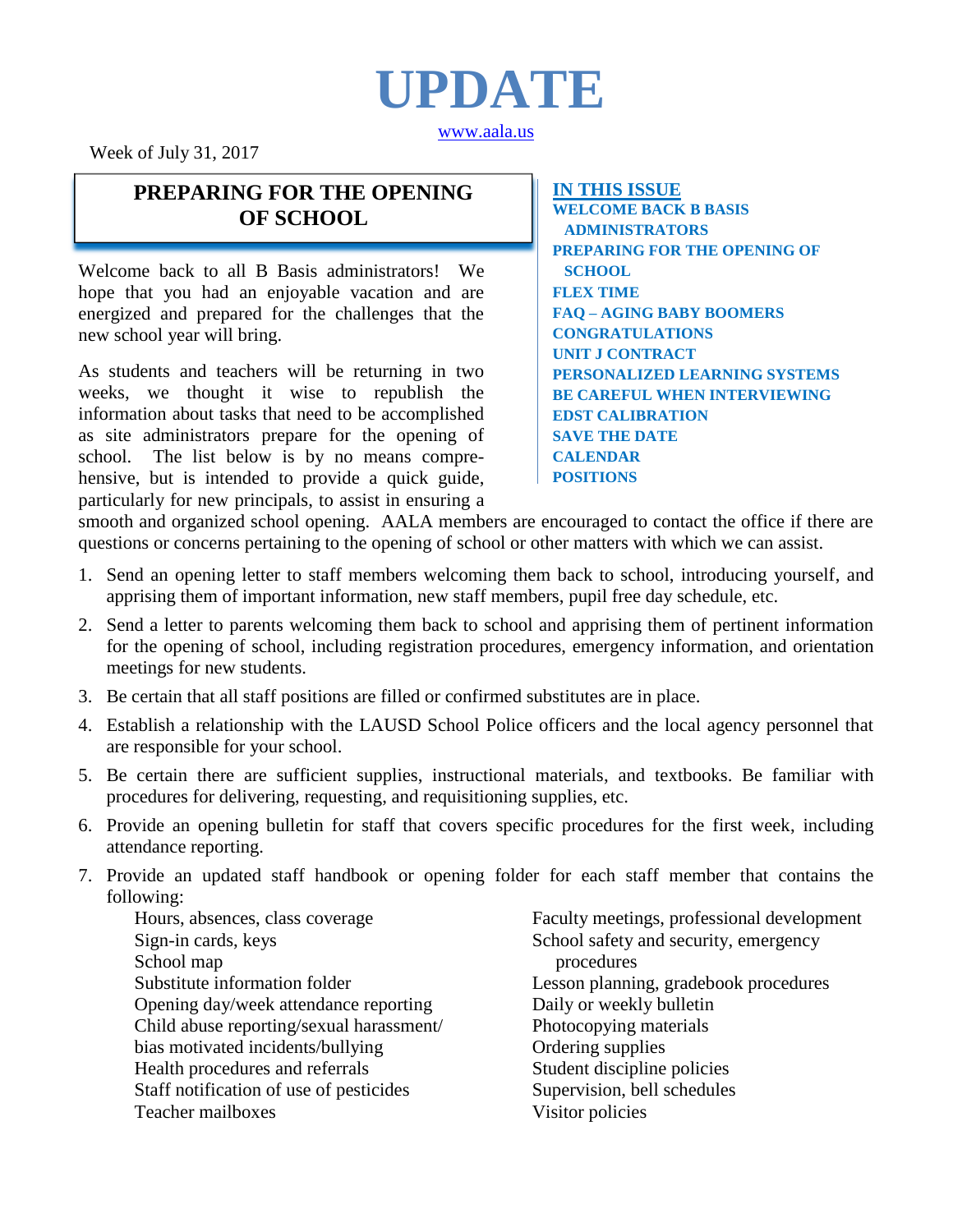### *OPENING (Cont.)*

- 8. Prepare an information letter for parents: Report cards/parent conferences opportunities Lunch and breakfast programs Textbooks, materials After-school activities<br>
School dress code/uniform policy<br>
Student behavior expectations<br>
Student behavior expectations Safety and emergency procedures Notification of pesticide use Homework policy<br>Absence or tardy procedures Parent Student Ha Picking up students during the school day Special programs and school events
- 9. Insure office procedures are in place for: to classes<br>
supplies<br>
mits, residency requirements<br>
Attendance tracking Permits, residency requirements Health requirements Visitors on campus Obtaining emergency cards Mail distribution Obtaining substitutes Class coverage
- 10. Prepare an opening staff meeting agenda: Introduce new staff members Vision, goals Class lists First day of school procedures Supervision Enrollment tracking, daily attendance New teacher orientation<br>Special schedules, minimum and Mandated reporting Special schedules, minimum and shortened days

Parent involvement, education, and volunteer Parent Student Handbook distribution Enrollment and assigning new students Checking out keys, issuing equipment and Professional development<br>Evaluation processes

### **FLEX TIME—IT'S IN OUR CONTRACTS!**

#### **UNIT J**

Article IX, Section 2.2—When work demands involve significant extended hours of work within a given pay period, flexible reduced hours may be taken with the prior approval of the immediate supervisor, in up to two (2) subsequent pay periods and may be increased during an emergency at the direction of the supervisor so long as such absence does not interfere with the continued operational obligations of the employee, work unit, or District. If such time can be accommodated, it will be scheduled by the supervisor in consultation with the employee. Granting and/or scheduling use of flexible reduced hours shall not be done on an arbitrary or discriminatory basis.

#### **CERTIFICATED**

Article X, Section 1.3—When the schedule of the administrator involves extended work hours on a given day, flexible work hours on a subsequent day may be taken with the prior approval of the immediate supervisor. Upon request of the administrator (go to **[Sample Log for](http://www.aala.us/docs/2011/02/1484_001.pdf) Administrator**), the immediate supervisor must provide the administrator with a time within which to schedule the flexible work hours. Such time shall fall within fifteen (15) working days of the date of the administrator's request. Any failure by the immediate supervisor to provide such time within the 15 days shall be grievable by the administrator.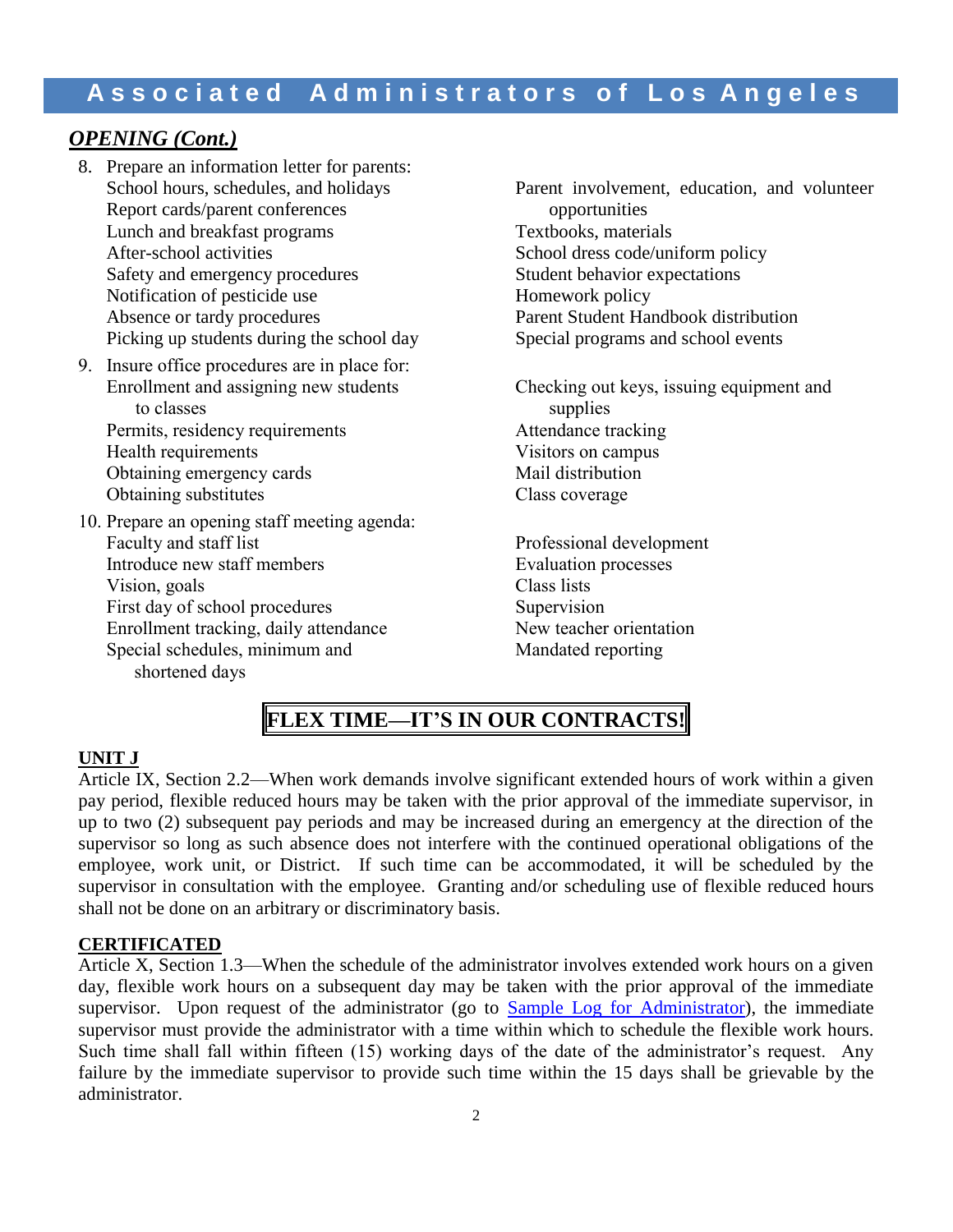### **HEALTH BENEFITS FAQ─** *THE HEALTH OF AGING BABY BOOMERS*

#### **Who are the baby boomers?**

The post-World War II baby boom resulted in a huge population growth. Over 76 million babies were born between 1946 and 1964. Dubbed "baby boomers," the first wave of this group reached age 65 in 2011 and became eligible for Medicare. Today, baby boomers range in age between 53 and 71. By 2030, those 65 years and older will comprise a fifth of the total U. S. population, compared to the current 12%. This huge graying of the population will have a major impact on the healthcare system, especially Medicare.

#### **As a group, what are some characteristics of baby boomers?**

- More females than males
- Better educated (more college) than any other generation
- Independent, hardworking, competitive
- Life expectancy higher than any other generation
- Smoke less than their parents, but consume more alcohol
- Have fewer children than their parents
- About one-third are unmarried—implications for costs of long-term care (typically provided by family members)
- Concerned with fitness and active life style into retirement, but are obese compared with the previous generation (38.7% vs 29.4%). They exercise less often; more than half say they engage in no regular physical activity.
- Savvy consumers—they spent liberally during early adult years; more than a third plan to work beyond age 70.

#### **What health conditions are boomers bringing into retirement?**

Two out of every three older Americans have multiple chronic conditions whose treatment accounts for 66% of the country's healthcare budget. Medicare studies show that the number of chronic conditions increases with age, often exacerbated by higher rates of obesity. Conditions that are chronic mean more doctor visits, more emergency room visits, and more hospital stays. The major chronic conditions of Medicare retirees include high blood pressure/hypertension (61%), high cholesterol (48%), heart disease (34%), arthritis (31%), and diabetes (28%). Thirty-two percent have between one and two chronic conditions, 32% between two and three, 23% between four and five, and 14% have more than six.

#### **What is the financial impact of boomers on the U. S. healthcare system?**

As the current 76.4 million boomers retire, healthcare costs covered by Medicare will rise incrementally, causing a drain on the Medicare trust fund. *Kaiser Health News* projects the trust fund will be depleted by 2029, a short 12 years from now. Coincidentally, the last group of boomers will reach age 65 in 2029. The major cost drivers are the increasing number of boomers in Medicare, the shrinking tax base, high costs of prescription medications, and treatment of multiple chronic conditions. Medicare costs for treating six or more chronic conditions run about \$42,000 per year, compared with the cost of one chronic condition at about \$2,600. Sustaining Medicare for the future will likely be on the legislative agenda.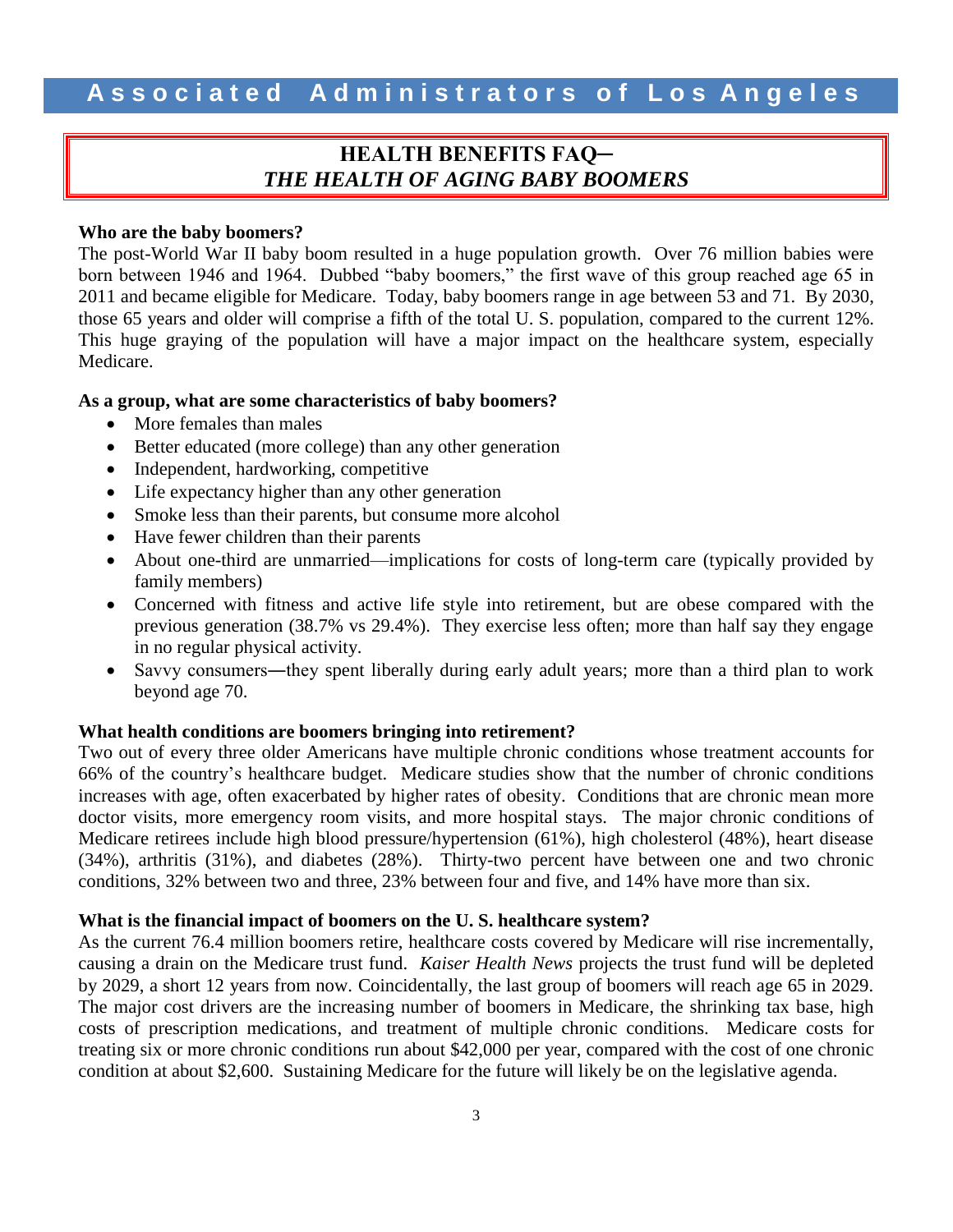### *FAQ (Cont.)*

#### **What is being done to improve baby boomer health?**

The Affordable Care Act (ACA) made changes to Medicare to reduce costs and improve healthcare delivery. Medicare has begun changing the way it pays hospitals for services to Medicare patients. One such program pays for quality of care, based on the health outcomes of treatment; readmissions for the same illness result in lower payments to hospitals. The healthcare industry is looking to large data analytics for early stage disease detection, analyses of specific populations and individuals to better focus treatment, and strategies for improved patient self-management. One recent study released by UCLA shows that periodic checkups could improve boomer health. The future of the positive changes made to Medicare by the ACA remains uncertain, given current legislative efforts to repeal it.



Congratulations to the 22 teachers who were recognized as the District's 2017 Teachers of the Year in a ceremony on July 20 at U.S.C. Together, the 22 teachers have more than 300 years of teaching experience. Their selection by the District qualifies them for the Los Angeles County Teachers of the Year competition, and if successful, the California and National Teachers of the Year Programs. We salute these fine educators along with their principals and school administrative staff members who supported their work. They are:

**Youko Amemiya**, Carson Street STEAM Academy; **Martin Leon**, Principal **Carmen Ayala**, Audubon Middle School; **Harold Boger**, Principal **Michele Bethune**, Dodson Gifted/Highly Gifted/High Ability Magnet; **John Vladovic**, Principal **Roxana Brock**, Telfair Elementary School; **Jose Razo**, Principal **Dana Brooks**, Polytechnic High School; **Elidia Vazquez**, Principal **Daniel Buccieri**, Venice High School; **Oryla Wiedoeft**, Principal **Kristen Farrell**, Venice Skills Center; **Dr. Clifton de Córdoba**, Principal **Robert Garrett**, Chandler Learning Academy; **Kristine McIntire**, Principal **Marina Henderson**, Garvanza Elementary School; **Kenneth Urbina**, Principal **Misti Kemmer**, Russell Gifted/Highly Gifted/High Ability Magnet; **John Sayers**, Principal **Grace Maddox**, RFK UCLA Community School; **Leyda Garcia**, Principal **Carrie Merrihew**, Seventh Street Elementary School; **Wendy Sanchez**, Principal **Dr. Heather Penrod**, Reseda High School; **Melanie Welsh**, Principal **Caroline Rhude**, Hamilton High School; **Brenda Pensamiento**, Principal **Lisa Robles**, Lucille Roybal-Allard Elementary School; **Reina Schaffer**, Principal **Ximena Rodriguez**, Monroe High School; **Christopher Rosas**, Principal **Jonathan Rubio-Garcia**, Arleta High School; **Michael Browne**, Principal **Randi Seligson**, Hale Charter Academy; **Christopher Perdigao**, Principal **Rachel Timsit**, Hazeltine Avenue Elementary School; **Seth Avery**, Principal **Pauline Wain**, President Avenue Elementary School; **Charity Weber**, Principal **Jennifer Wakefield**, Vintage Math/Science/Technology Magnet; **Nancy Williams-Mourao**, Principal **Paulianne Bolinger-Werthwein**, Bushnell Way Elementary School; **Liliana Narvaez**, Principal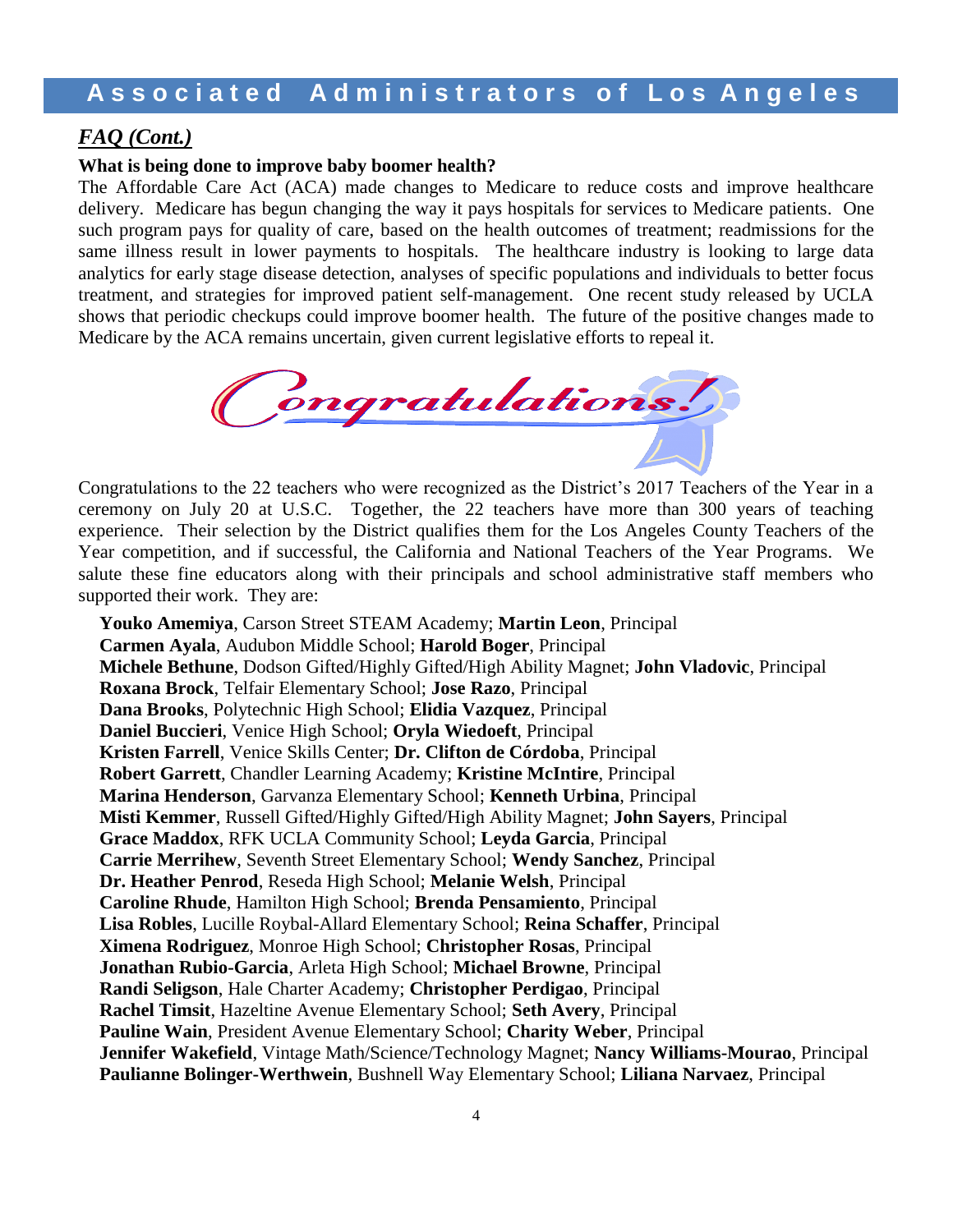

### **ATTENTION UNIT J MEMBERS**

Your updated collective bargaining agreement (contract) for 2015-2018 has now been posted on the AALA website, click [HERE.](http://www.aala.us/docs/2017/07/2015-2018-AALA-Unit-J-Contract.pdf) It includes the items ratified by the members last February and approved by the Board of Education.



On May 9, 2017, the Board of Education approved funding and implementation of the Learning Management System (LMS) Schoology. This digital tool provides an online gradebook feature and gives students and parents access to grades and assignments. It also provides the ability to track student performance and manage digital instructional content with ease.

Beginning with the start of the 2017-2018 school year, the use of the Schoology gradebook, which integrates with MiSiS, will be implemented at all secondary schools as required by the Modified Consent Decree, which mandates the use of an integrated online gradebook. Per MEM-5788.6, during Banked Time Professional Development (PD) Tuesday, schools are required to provide the Schoology gradebook e-learning modules to all secondary teachers, counselors, and other certificated staff. Every school will have its own unique course code, which will be distributed to principals via email prior to the start of the school year. A big thank you to all the AALA and UTLA members who gave us feedback on the gradebook e-learning modules.

The Personalized Learning Systems (PLS) Department, which is a cross-divisional team designed to support employees' use of an LMS, has created the *Principal's Toolkit: Online Gradebook Readiness and Implementation* that contains resources that principals can use to prepare teachers for successful online gradebook implementation. For more information, please see the Online Gradebook Readiness Principal's Toolkit Information (Click [HERE\)](http://www.aala.us/docs/2017/07/2017-2018SecondaryOnlineGradebook.PrincipalReadinessToolkit-1.pdf).

If you have any questions, please contact **Paulina Rock**, Interim Director, Personalized Learning Systems at 213.241.3017 or [pxr2844@lausd.net.](mailto:pxr2844@lausd.net)

### **BE CAREFUL OF YOUR QUESTIONS WHEN INTERVIEWING POTENTIAL EMPLOYEES**

As administrators prepare for the opening of school, many will need to begin hiring to fill open positions at their sites. The hiring process generally includes an interview during which the employer tries to gain as much information about the applicant as possible. Interviewers have to be careful of the questions that they pose because many that seem perfectly normal can actually be illegal. Questions that relate to age, race, national origin, gender, religion, marital status, and sexual orientation are off-limits. An article in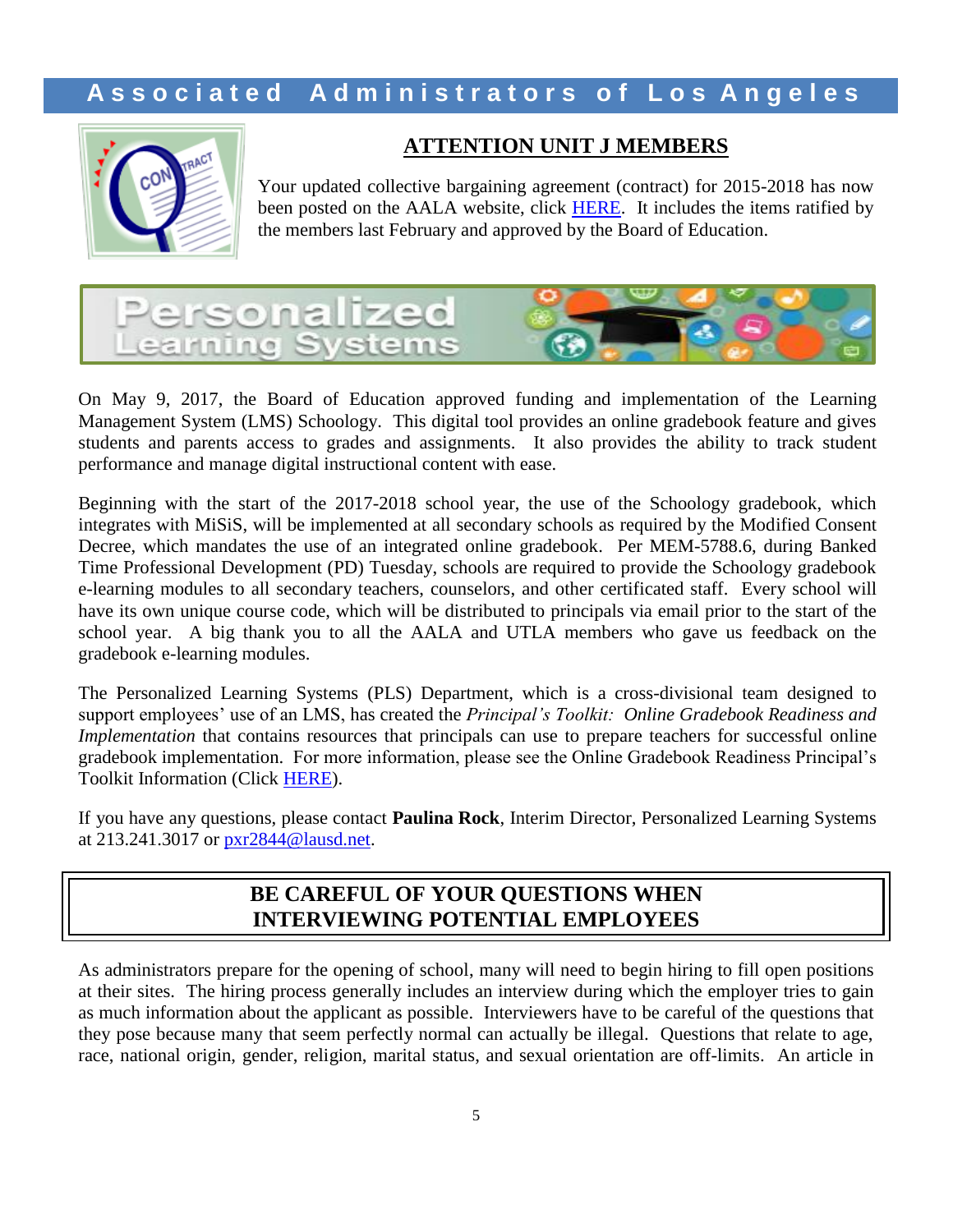### *QUESTIONS (Cont.)*

*Business Insider*, written by **Vivian Giang**, cites eleven questions that are commonly asked, but are actually illegal. They are listed below.

- 1. Have you ever been arrested? (Employers can ask if the applicant has been convicted of a crime, but not about the arrest record.)
- 2. Are you married?
- 3. What religious holidays do you observe? (Employers may ask if an applicant is available to work on Saturdays or Sundays.)
- 4. Do you have or plan to have children? (You may ask if the person has any responsibilities that will interfere with job requirements, such as traveling.)
- 5. What country are you from?
- 6. Is English your first language? (You may ask which languages the applicant reads, speaks, and writes fluently.)
- 7. Do you have any outstanding debt or own property?
- 8. Do you drink socially?
- 9. When was the last time you used illegal drugs? (An employer may ask if the applicant currently uses illegal drugs. Past drug or alcohol addiction is considered a disease and questions violate the Americans with Disabilities Act.)
- 10. How long have you been working? When did you graduate from high school or college? When is your birthday? (These questions allow employers to guess the age, which is unlawful. You can ask about the length of experience in a specific area.)
- 11. What type of discharge did you receive from the military?

### **EDST CALIBRATION WINDOW OPENS ON MONDAY, JULY 31**

As a reminder, the second Educator Development and Support: Teachers (EDST) calibration window will open on Monday, July 31. For those directors, principals, and assistant principals who have yet to participate in this online calibration activity, please log into the [My Professional Growth System](https://lausd.truenorthlogic.com/) (MyPGS) anytime between July 31 and August 7 to complete**.** Participants must complete the calibration activity individually.

To get started:

- **Log into** [MyPGS](https://lausd.truenorthlogic.com/) anytime between July 31 August 7
- **Click** on the *Certification* tab
- **Click** on "Calibration, Summer 2017" event
- **Click** on the "Observation" activity and begin to watch the video by clicking the *Show* button.

For more detailed step-by-step instructions, click [here](https://achieve.lausd.net/cms/lib08/CA01000043/Centricity/Domain/433/2017%20Summer%20Calibration%20Instructions.pdf)*.* Additional resources are available in the *Resources* tab of MyPGS. If you have any questions about the EDST calibration activity, please call the Professional Learning and Leadership Development Branch at  $(213.241.3444$  or email [mypgs@lausd.net.](mailto:mypgs@lausd.net)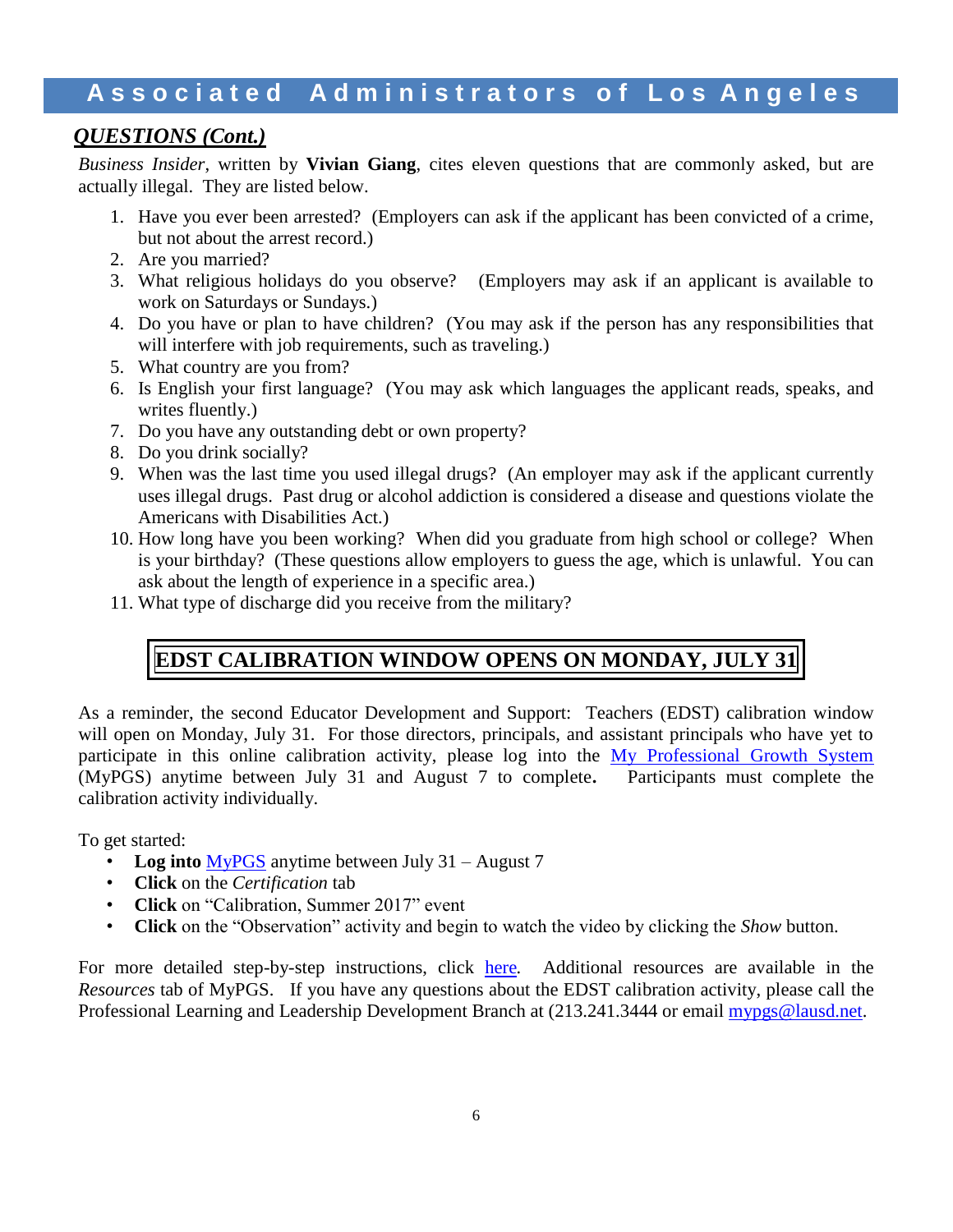# **SAVE THE DATE!**



The AALA Annual Fall Reception for all active and alumni members as well as Board Members, Superintendent **Michelle King**, Local District Superintendents, and executive staff members will be held on Thursday, September 28, 2017, from 4:30 p.m. - 7:30 p.m., at The Center at Cathedral Plaza. Look for more information in future issues of *Update.*

# **CALENDAR**

| <b>EVENT</b>                                                           | <b>DATE</b>               | <b>CONTACT</b>                           |
|------------------------------------------------------------------------|---------------------------|------------------------------------------|
| <b>B BASIS BEGINS</b>                                                  | July 31, 2017             |                                          |
| <b>AUGUST IS NATIONAL TRUANCY PREVENTION AND WOMEN'S HISTORY MONTH</b> |                           |                                          |
| <b>Compliance Training Workshop at</b>                                 | August 1, 2017            | Dr. Delia Estrada, 213.241.3077          |
| <b>UTLA Building</b>                                                   | $9:00$ a.m. $-12:00$ p.m. |                                          |
| <b>Compliance Training Workshop at</b>                                 | August 2, 2017            | Dr. Delia Estrada, 213.241.3077          |
| <b>UTLA Building</b>                                                   | 1:00 p.m. $-$ 4:00 p.m.   |                                          |
| <b>Organization/Administrative Interest</b>                            | August 3, 2017            | Gema Pivaral, 213.484.2226               |
| <b>Groups Presidents Meeting at Taix</b>                               | $7:30$ a.m.               |                                          |
| Restaurant                                                             |                           |                                          |
| <b>Retirement Celebration for Dr. Jack</b>                             | August 5, 2017            | View evite here:                         |
| <b>Bagwell</b> at Pickwick Gardens Royal                               | $5:00$ p.m.               | http://evite.me/QAECsA7B5Y or call       |
| Ballroom                                                               |                           | <b>Maxine Matlen</b> , 818.216.0483      |
| Superintendent's Annual                                                | August 8, 2017            |                                          |
| <b>Administrators' Meeting at Garfield</b>                             | $8:30$ a.m. $-10:30$ a.m. |                                          |
| <b>High School</b>                                                     |                           |                                          |
| <b>Middle School Principals' Meeting at</b>                            | August 8, 2017            | <b>Edward Colación</b> , 213.739.6500 or |
| Garfield High School                                                   | Following                 | eac3110@lausd.net                        |
|                                                                        | Superintendent's Meeting  |                                          |
| <b>Senior High School Principals'</b>                                  | August 8, 2017            | <b>Edward Trimis</b> , 323.357.7531 or   |
| <b>Meeting at Garfield High School</b>                                 | Following                 | etrimis@lausd.net                        |
|                                                                        | Superintendent's Meeting  |                                          |
| <b>Pilot School Principals' Meeting at</b>                             | August 8, 2017            | Cynthia Gonzalez, 323.846.2118 or        |
| Garfield High School                                                   | Following                 | cxg0844@lausd.net                        |
|                                                                        | Superintendent's Meeting  |                                          |
| <b>Adult School Principals' Meeting at</b>                             | <b>August 8, 2017</b>     | Dr. Clifton de Córdoba,                  |
| Garfield High School                                                   | Following                 | 310.664.5820 or                          |
|                                                                        | Superintendent's Meeting  | cdecordo@lausd.net                       |
| <b>C BASIS BEGINS</b>                                                  | August 14, 2017           |                                          |
| <b>FIRST DAY OF INSTRUCTION</b>                                        | August 15, 2017           |                                          |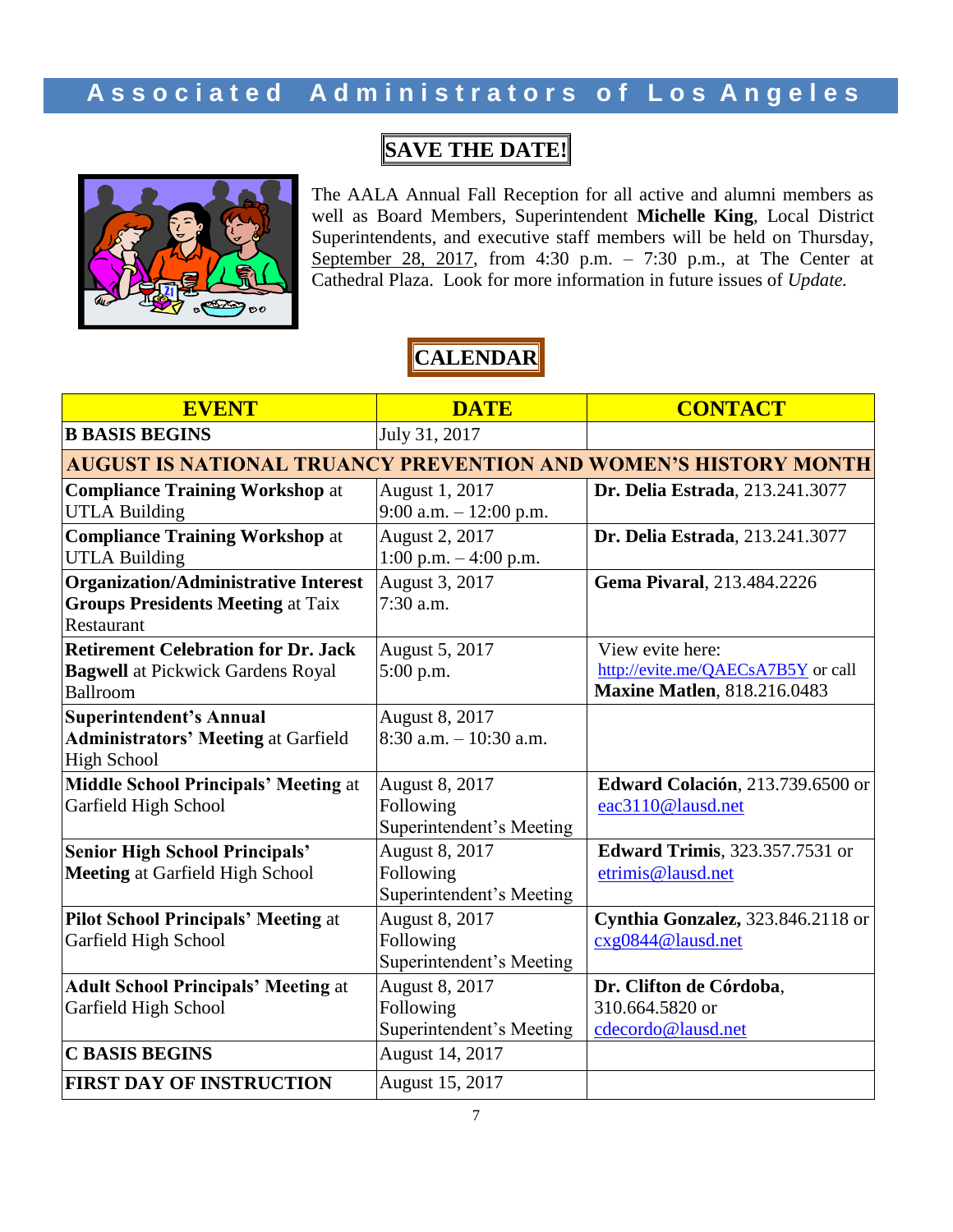# Associated Administrators of Los Angeles

| <b>EVENT</b>                                                                                            | <b>DATE</b>                                     | <b>CONTACT</b>                                                |
|---------------------------------------------------------------------------------------------------------|-------------------------------------------------|---------------------------------------------------------------|
| <b>CalPERS Benefits Education Event</b> at  August 18 - 19, 2017                                        |                                                 | <b>Click HERE or 888.225.7377</b>                             |
| Pasadena Hilton                                                                                         |                                                 |                                                               |
| <b>WOMEN'S EQUALITY DAY</b><br>(Commemoration of the 1920 passage of<br>the 19 <sup>th</sup> Amendment) | August 26, 2017                                 | <b>32</b>                                                     |
|                                                                                                         |                                                 |                                                               |
| SEPTEMBER IS CHILDHOOD CANCER AWARENESS, LATINO HERITAGE,                                               | LIBRARY CARD, AND NATIONAL PREPAREDNESS MONTH   |                                                               |
| <b>ADMISSION DAY OBSERVED</b>                                                                           | September 1, 2017                               |                                                               |
| <b>LABOR DAY</b>                                                                                        | September 4, 2017                               |                                                               |
| <b>Middle School Principals' Meeting at</b><br><b>Pickwick Gardens (Required)</b>                       | September 6, 2017<br>7:30 a.m. $-12:00$ p.m.    | <b>Edward Colación</b> , 213.739.6500 or<br>eac3110@lausd.net |
| <b>Senior High School Principals'</b>                                                                   | September 6, 2017                               | <b>Edward Trimis</b> , 323.357.7531 or                        |
| <b>Meeting at Pickwick Gardens</b>                                                                      | 7:30 a.m. $-12:00$ p.m.                         | etrimis@lausd.net                                             |
| (Required)                                                                                              |                                                 |                                                               |
| <b>Senior High School Options</b>                                                                       | September 6, 2017                               | <b>Justin Lauer</b> , 213.241.4480 or                         |
| <b>Principals' Meeting at Pickwick</b><br>Gardens (Required)                                            | 7:30 a.m. $-12:00$ p.m.                         | jxl9505@lausd.net                                             |
| <b>Pilot School Principals' Meeting at</b>                                                              | September 6, 2017                               | Cynthia Gonzalez, 323.846.2118 or                             |
| Pickwick Gardens (Required)                                                                             | 7:30 a.m. $-12:00$ p.m.                         | cxg0844@lausd.net                                             |
| <b>CALIFORNIA ADMISSION DAY</b>                                                                         | September 9, 2017                               | ★<br><b>CALIFORNIA REPUBLIC</b>                               |
| <b>NATIONAL SUICIDE</b><br><b>PREVENTION WEEK</b>                                                       | September $10 - 16$ , 2017                      |                                                               |
| <b>Elementary Assistant Principals'</b>                                                                 | September 14, 2017                              | <b>Irina Sugar</b> , 310.826.5631                             |
| <b>Meeting at Pickwick Gardens</b>                                                                      | 7:30 a.m. $-12:00$ p.m.                         | or irina.sugar@lausd.net                                      |
| (Required)                                                                                              |                                                 |                                                               |
| <b>Middle School Assistant Principals'</b><br><b>Meeting at Pickwick Gardens</b>                        | September 14, 2017<br>$12:30$ p.m. $-4:30$ p.m. | Martin Segura, 818.487.7600 or<br>martin.segura@lausd.net     |
| (Required)                                                                                              |                                                 |                                                               |
| <b>Senior High School Assistant</b>                                                                     | September 14, 2017                              | Juanita White-Holloman,                                       |
| <b>Principals' Meeting at Pickwick</b><br>Gardens (Required)                                            | 12:30 p.m. $-4:30$ p.m.                         | 323.227.4400 or jdw9998@lausd.net                             |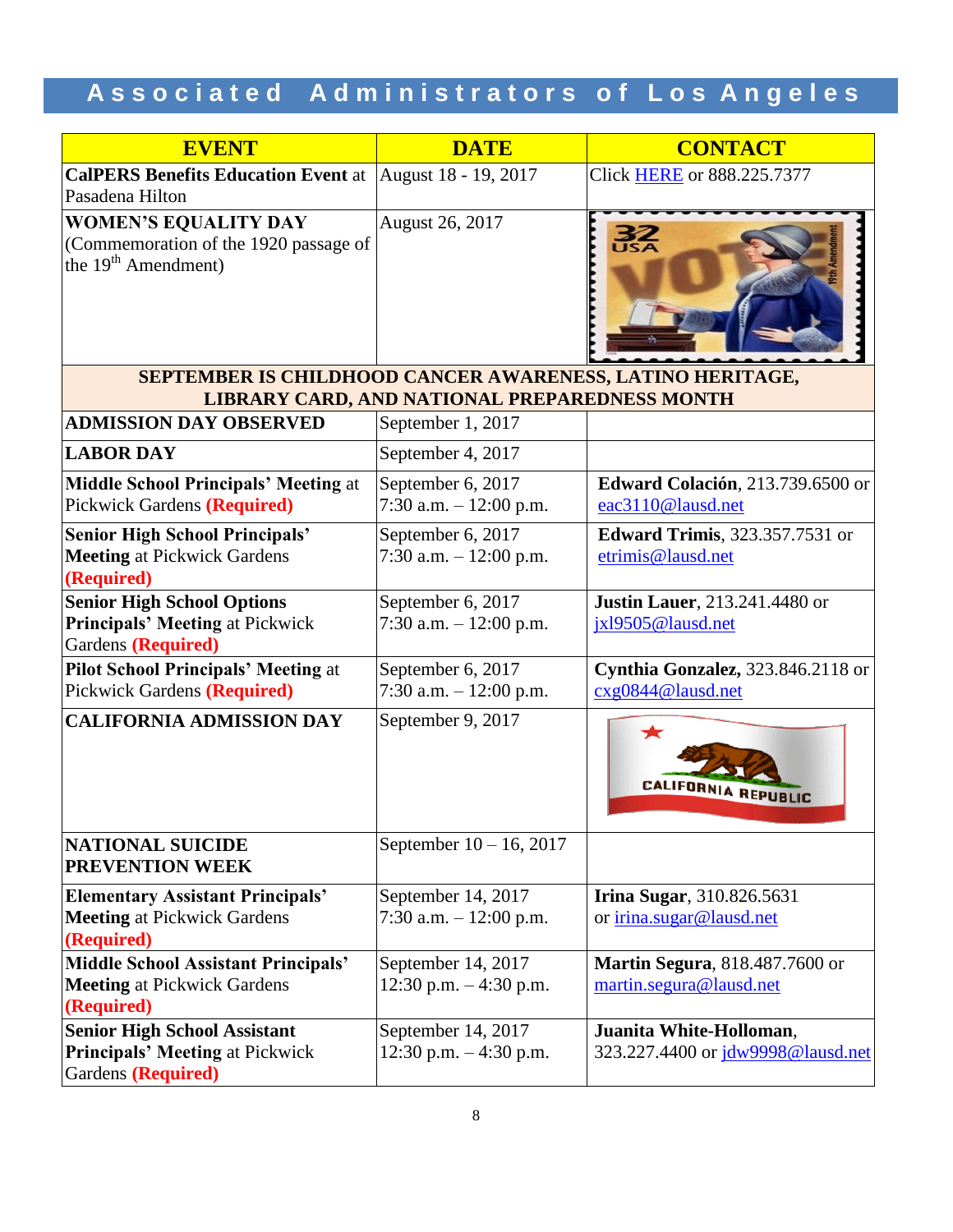| <b>EVENT</b>                                                                                        | <b>DATE</b>                                    | <b>CONTACT</b>                                                          |
|-----------------------------------------------------------------------------------------------------|------------------------------------------------|-------------------------------------------------------------------------|
| <b>Elementary Principals' Meeting at</b><br>Pickwick Gardens (Required)                             | September 15, 2017<br>7:30 a.m. $-12:00$ p.m.  | <b>Edgardo Enrique Soberanes,</b><br>323.582.6387 or esoberan@lausd.net |
| <b>Adult School Principals' Meeting at</b><br>East L.A. Skills Center (Required)                    | September 15, 2017<br>$8:00$ a.m. $-3:00$ p.m. | Dr. Clifton de Córdoba,<br>310.664.5820 or cdecordo@lausd.net           |
| <b>CalPERS Benefits Education Event at</b><br><b>Hyatt Regency Orange County</b>                    | September 15 - 16, 2017                        | Click HERE or 888.225.7377                                              |
| <b>Mexican Independence Day</b><br>(Celebration of Mexican History and<br>Culture, Board Rule 1102) | September 16, 2017                             |                                                                         |
| <b>AALA Executive Board Meeting</b>                                                                 | September 18, 2017<br>4:30 p.m.                | Cathy Vacca, 213.484.2226                                               |
| <b>Unassigned Day</b>                                                                               | September 21, 2017                             |                                                                         |
| <b>Senior High School Options</b><br><b>Principals' Meeting at Newmark HS</b>                       | September 27, 2017<br>7:30 a.m. $-12:00$ p.m.  | <b>Justin Lauer</b> , 213.241.4480 or<br>jx19505@lausd.net              |
| <b>AALA Fall Reception at The Center at</b><br>Cathedral Plaza                                      | September 28, 2017<br>$4:30$ p.m. $-7:30$ p.m. | Cathy Vacca, 213.484.2226                                               |

# **POSITIONS AVAILABLE**

*Note to Applicants: Please be advised that you are responsible for making sure all the District requirements have been met. Do not contact AALA for information regarding positions; for detailed requirements for positions and employment updates use the contact phone number provided in the announcement or visit the District website at*  [http://www.lausdjobs.org](http://www.lausdjobs.org/) *(classified) or* <http://achieve.lausd.net/Page/1125> *(certificated). Employees who change basis during the school year may not earn a full year of service credit and annualized employees who change their basis during the year may sustain an annualized settlement.*

### **CERTIFICATED**

### *LEAD LOCAL DISTRICT DIRECTOR*

**Local District South, MST 46G, Temporary Adviser, A Basis.** For more information, contact **Susana Romo** at [susana.romo@lausd.net.](mailto:susana.romo@lausd.net) Application deadline is 5:00 p.m., Tuesday, August 8, 2017.

### *DIRECTOR, PUPIL SERVICES*

**Division of Student Health and Human Services, MST 45G, Temporary Adviser, A Basis**. For more information, contact **Erika Torres**, Executive Director, at 213.241.3840. Application deadline is 5:00 p.m., Tuesday, August 8, 2017.

### *PRINCIPAL, ELEMENTARY*

**Grand View Boulevard Elementary School, Local District West, MST 42G, E Basis**. For more information, contact **Erick Hansen**, Director, at 310.914.2100 or [erick.hansen@lausd.net.](mailto:erick.hansen@lausd.net) Application deadline is 5:00 p.m., Friday, August 4, 2017.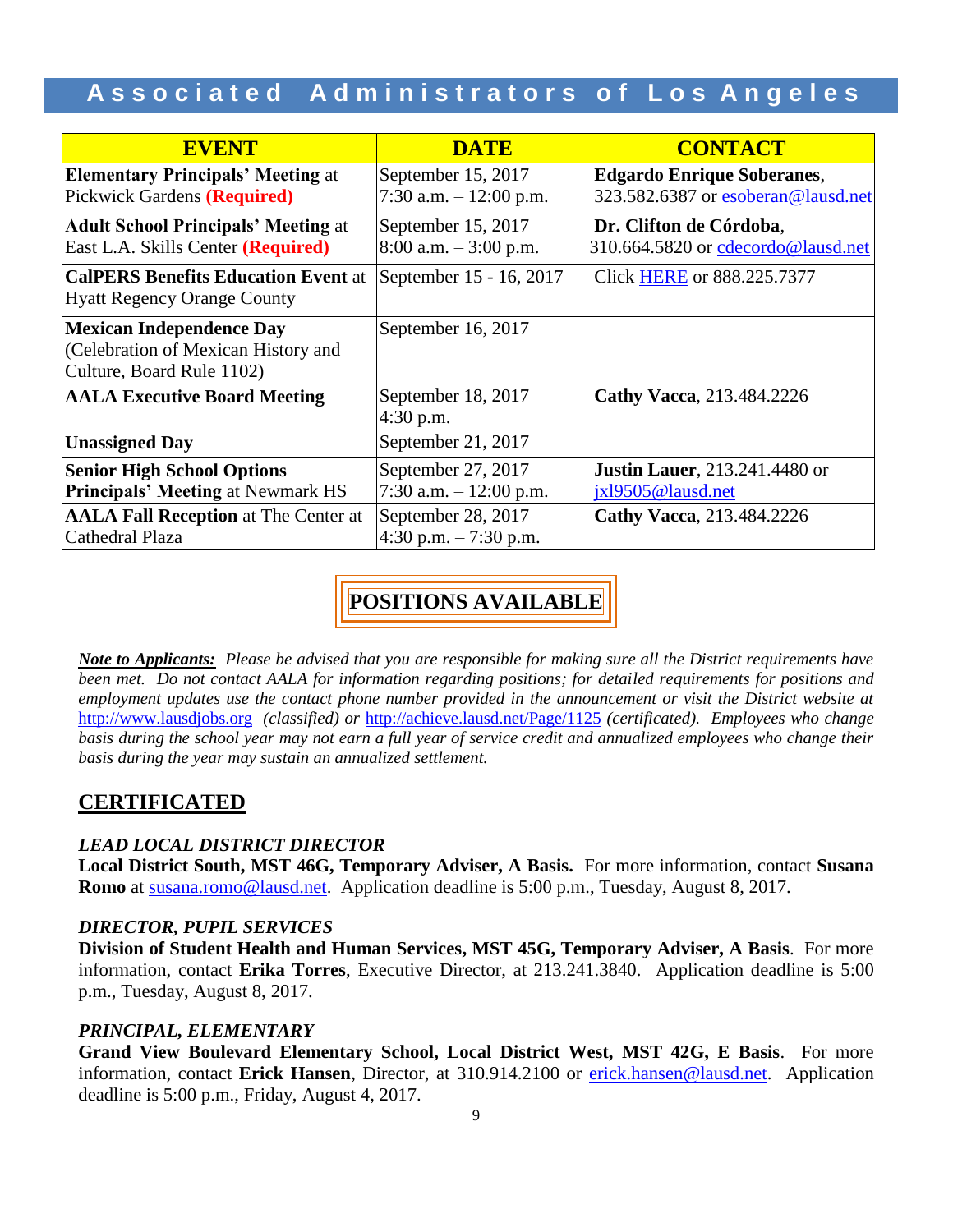#### *PRINCIPAL, ELEMENTARY*

**Erwin Elementary School, Local District Northeast, MST 42G, E Basis**. For more information, contact **Maria Nichols**, Director, at 818.252.5400. Application deadline is 5:00 p.m., Monday, August 7, 2017.

#### *PRINCIPAL, ELEMENTARY*

**Fourth Street Primary Center, Local District East, MST 42G, E Basis**. For more information, contact **Frances Baez**, Director, at 323.224.3100. Application deadline is 5:00 p.m., Wednesday, August 9, 2017.

#### *PRINCIPAL, ELEMENTARY*

**74th Street Elementary Gifted/Highly Gifted/High Ability Magnet, Local District West, MST 41G, E Basis**. For more information, contact **Autri K. Streeck**, Director, at 310.914.2100. Application deadline is 5:00 p.m., Tuesday, August 8, 2017.

#### *PRINCIPAL, ELEMENTARY*

**Wilshire Crest Elementary School, Local District West, MST 40G, E Basis**. For more information, contact **Salvador Rodriguez**, Director, at 310.914.2100 or [srodri01@lausd.net.](mailto:srodri01@lausd.net) Application deadline is 5:00 p.m., Wednesday, August 9, 2017.

#### *COORDINATOR*

**Los Angeles Regional Adult Education Consortium, Division of Adult and Career Education, MST 42G, Temporary Adviser, A Basis**. For more information, contact **Laura Chardiet**, Coordinator, at 213.241.4953. Application deadline is 4:30 p.m., Friday, August 4, 2017.

#### *COORDINATOR, A-G INTERVENTION*

**Local District Central, MST 41G, Temporary Adviser, E Basis**. For more information, contact **Raquel Piedrasanta** at [raquel.piedrasanta@lausd.net.](mailto:raquel.piedrasanta@lausd.net) Application deadline is 5:00 p.m., Friday, August 4, 2017.

#### *COORDINATOR, CHANGE MANAGEMENT*

**Personalized Learning Systems, Division of Instruction, MST 41G, Temporary Adviser, A Basis**. For more information, contact **Susana Cuevas** at [susana.cuevas@lausd.net.](mailto:susana.cuevas@lausd.net) Application deadline is 5:00 p.m., Monday, August 7, 2017.

#### *COORDINATOR, CONTENT MANAGEMENT*

**Personalized Learning Systems, Division of Instruction, MST 41G, Temporary Adviser, A Basis**. For more information, contact Susana Cuevas at **susana.cuevas@lausd.net**. Application deadline is 5:00 p.m., Monday, August 7, 2017.

#### *COORDINATOR*

**Extended Day Programs Operations, Beyond the Bell Branch, MST 41G, Temporary Adviser, A Basis**. For more information, contact **Alvaro Cortés**, Senior Executive Director, at 213.241.7900. Application deadline is 5:00 p.m., Thursday, August 3, 2017.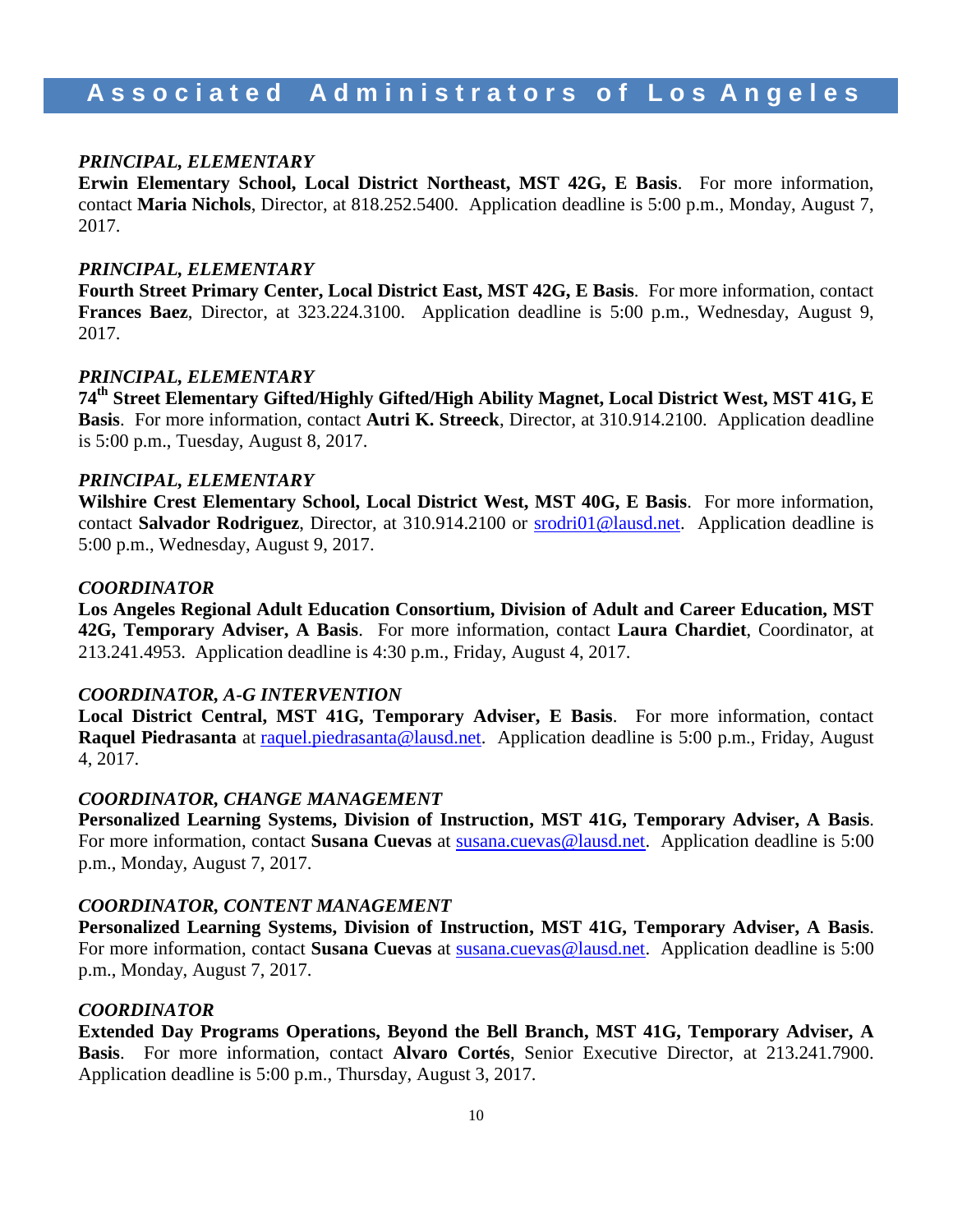#### *COORDINATOR, GRADEBOOK*

**Personalized Learning Systems, Division of Instruction, MST 41G, Temporary Adviser, A Basis**. For more information, contact **Susana Cuevas** at [susana.cuevas@lausd.net.](mailto:susana.cuevas@lausd.net) Application deadline is 5:00 p.m., Monday, August 7, 2017.

#### *COORDINATOR, PROFESSIONAL DEVELOPMENT*

**Personalized Learning Systems, Division of Instruction, MST 41G, Temporary Adviser, A Basis**. For more information, contact **Susana Cuevas** at [susana.cuevas@lausd.net.](mailto:susana.cuevas@lausd.net) Application deadline is 5:00 p.m., Monday, August 7, 2017.

#### *COORDINATOR, UNIFIED ENROLLMENT PROJECT*

**Office of School Design Options, MST 41G, Temporary Adviser, E Basis, two positions**. For more information, contact **George Bartleson** at [gbartles@lausd.net.](mailto:gbartles@lausd.net) Application deadline is 5:00 p.m., Friday, August 4, 2017.

#### *COORDINATOR, ACADEMIC DECATHLON*

**Beyond the Bell Branch, MST 40G, Temporary Adviser, B Basis**. For more information, contact **Alvaro Cortés**, Senior Executive Director, at 213.241.7900. Application deadline is 5:00 p.m., Friday, August 4, 2017.

#### *ASSISTANT PRINCIPAL, SECONDARY INVESTMENT SCHOOL*

**Santee Education Complex, Partnership for Los Angeles Schools, MST 41G, B Basis**. For more information, email **employment@partnershipla.org**. Application deadline is 5:00 p.m., Friday, August 4, 2017.

#### *ASSISTANT PRINCIPAL, SECONDARY INVESTMENT SCHOOL*

**Markham Middle School, Partnership for Los Angeles Schools, MST 40G, A Basis**. For more information, email **employment@partnershipla.org**. Application deadline is 5:00 p.m., Tuesday, August 8, 2017.

#### *ASSISTANT PRINCIPAL, SECONDARY*

**Jordan High School, Partnership for Los Angeles Schools, MST 40G, B Basis**. For more information, email **employment**@partnershipla.org. Application deadline is 5:00 p.m., Tuesday, August 8, 2017.

#### *ASSISTANT PRINCIPAL, SECONDARY*

**Lawrence Middle School, Local District Northwest, MST 40G, B Basis**. For more information, contact **Dr. Margaret Kim**, Director, at 818.654.3600. Application deadline is 5:00 p.m., Tuesday, August 8, 2017.

#### *ASSISTANT PRINCIPAL, SECONDARY COUNSELING SERVICES*

**John Adams Middle School and Gifted/Highly Gifted Magnet, Local District Central, MST 40G, B Basis**. For more information, contact **Erick Mata**, Director, at 213.241.0118. Application deadline is 5:00 p.m., Friday, August 4, 2017.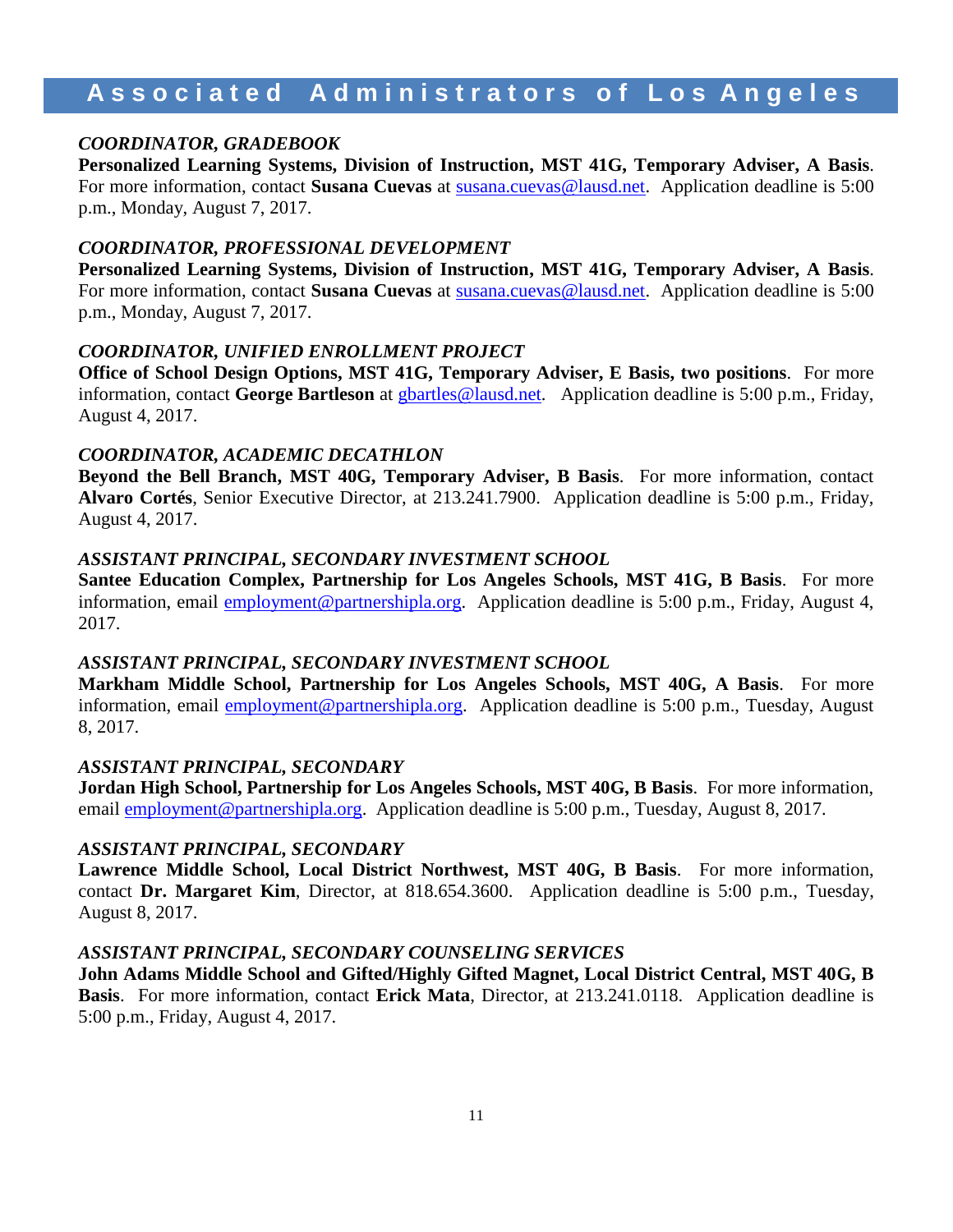#### *ASSISTANT PRINCIPAL, ELEMENTARY*

**Euclid Avenue Elementary School, Local District East, MST 38G, B Basis**. For more information, contact **Ruben Valles**, Director, at 323.224.3100. Application deadline is 5:00 p.m., Wednesday, August 9, 2017.

#### *ASSISTANT PRINCIPAL, ELEMENTARY*

**Gulf Avenue Elementary School, Local District South, MST 38G, B Basis**. For more information, contact **Gina M. Ellis**, Director, at 310.354.3400. Application deadline is 3:00 p.m., Monday, August 14, 2017.

#### *SPECIALIST, LEADERSHIP SUPPORT*

**Personalized Learning Systems, Division of Instruction, MST 38G, Temporary Adviser, A Basis**. For more information, contact **Susana Cuevas** at [susana.cuevas@lausd.net.](mailto:susana.cuevas@lausd.net) Application deadline is 5:00 p.m., Thursday, August 3, 2017.

#### *SPECIALIST, NEW TEACHER INDUCTION (GENERAL EDUCATION EMPHASIS)*

**Teacher Training Academy, Human Resources Division, MST 38G, Temporary Adviser, A Basis, multiple positions**. For more information, contact **Margaret Ureta** at 213.241.4252 or [margaret.ureta@lausd.net.](mailto:margaret.ureta@lausd.net) Application deadline is 5:00 p.m., Tuesday, August 8, 2017.

#### *SPECIALIST, NEW TEACHER INDUCTION (SPECIAL EDUCATION EMPHASIS)*

**Teacher Training Academy, Human Resources Division, MST 38G, Temporary Adviser, A Basis**. For more information, contact **Margaret Ureta** at 213.241.4252 or [margaret.ureta@lausd.net.](mailto:margaret.ureta@lausd.net) Application deadline is 5:00 p.m., Tuesday, August 8, 2017.

#### *SPECIALIST, UNIFIED ENROLLMENT PROJECT*

**Office of School Design Options, MST 38G, Temporary Adviser, E Basis, three positions**. For more information, contact **George Bartleson** at [gbartles@lausd.net.](mailto:gbartles@lausd.net) Application deadline is 5:00 p.m., Friday, August 4, 2017.

#### *SPECIALIST, COMPLIANCE SUPPORT AND MONITORING*

**Early Childhood Unit, Division of Special Education, MST 38G, Temporary Adviser, E Basis**. For more information, contact **Theresa Martin** at 213.241.4713 or [theresa.martin@lausd.net.](mailto:theresa.martin@lausd.net) Application deadline is 5:00 p.m., Thursday, August 10, 2017.

### **CLASSIFIED**

#### *SUPERVISING BUILDING/CONSTRUCTION INSPECTOR*

**Inspection Department, Facilities Services Division, \$99,000 - \$123,400, 12-month position.** For more information, please click [HERE.](https://btserec.lausd.net/sap/bc/webdynpro/sap/zerwd_a_refcode_srch_int?sap-client=910) Application deadline is Monday, August 14, 2017.

### *SENIOR PROGRAMMER ANALYST, ORACLE*

**Information Technology Division, \$86,400 - \$107,600, 12-month position.** For more information, please click [HERE.](https://btserec.lausd.net/sap/bc/webdynpro/sap/zerwd_a_refcode_srch_int?sap-client=910) Application deadline is Friday, August 4, 2017.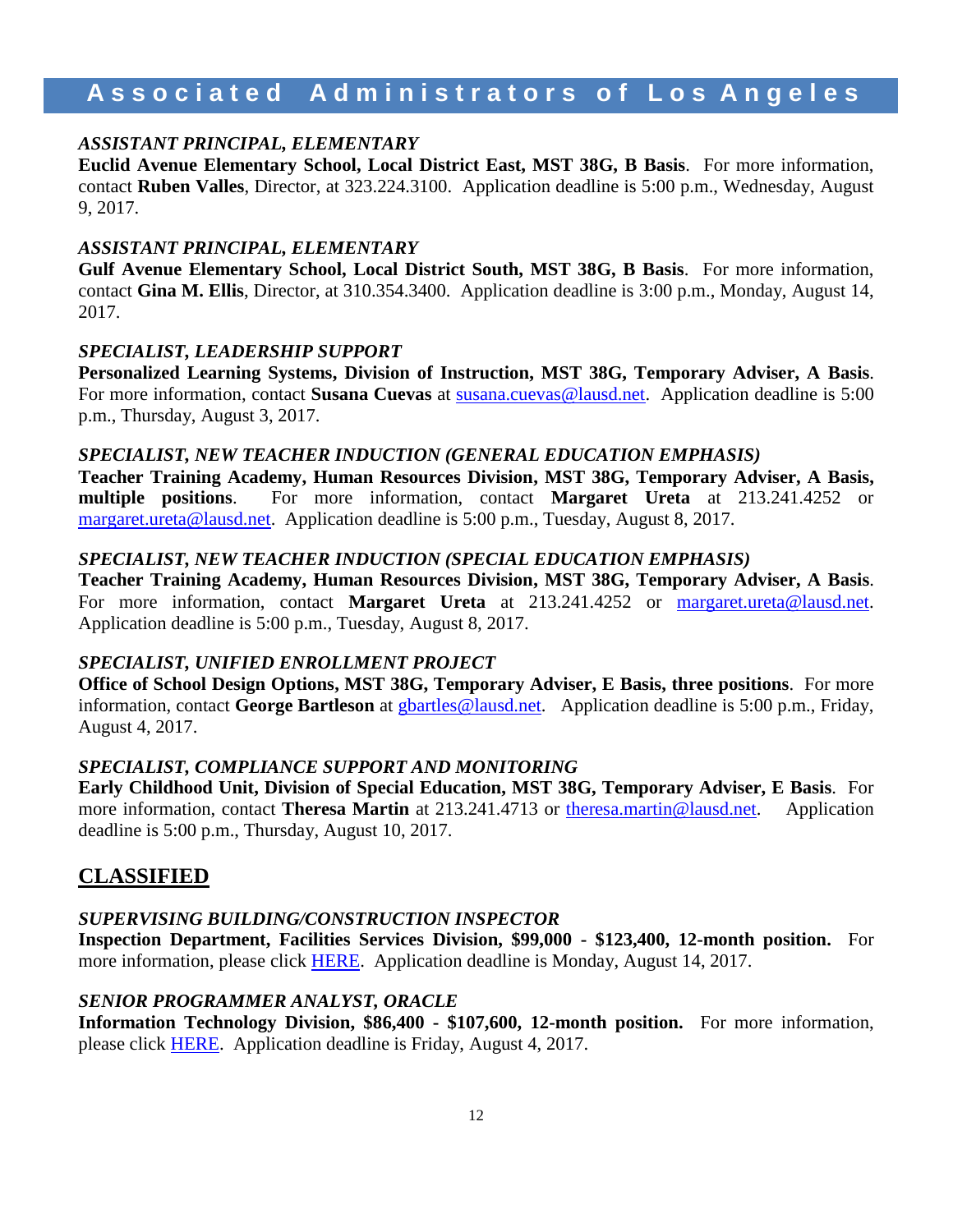# Associated Administrators of Los Angeles

# **PREVIOUSLY ANNOUNCED POSITIONS**

| <b>CERTIFICATED POSITIONS</b> | <b>LOCATION</b>          | <b>CONTACT</b>                 | <b>DEADLINE</b> |
|-------------------------------|--------------------------|--------------------------------|-----------------|
| <b>COORDINATOR</b>            | Program/Fiscal           | Dr. Aaron Jeffery,             | 5:00 p.m.       |
| MST 42G, A Basis              | Accountability           | Director, 213.241.6701         | Friday          |
|                               | Unit, Division of        |                                | July 28, 2017   |
|                               | <b>Special Education</b> |                                |                 |
| COORDINATOR, ENGLISH          | <b>Local District</b>    | Celia Cruz,                    | 5:00 p.m.       |
| <b>LANGUAGE DEVELOPMENT</b>   | West                     | celia.cruz@lausd.net           | Friday          |
| <b>COMPLIANCE</b>             |                          |                                | July 28, 2017   |
| MST 41G, E Basis              |                          |                                |                 |
| SPECIALIST, ARTS INTEGRATION  | Local District           | Pedro Garcia,                  | 5:00 p.m.       |
| MST 38G, E Basis              | South                    | Administrator of               | Friday          |
|                               |                          | Instruction,                   | July 28, 2017   |
|                               |                          | pag0011@lausd.net              |                 |
| SPECIALIST, PUPIL SERVICES    | Pupil Services,          | Alicia Garoupa, Interim        | 5:00 p.m.       |
| <b>AND ATTENDANCE</b>         | Division of              | Director, 213.241.3840         | Friday          |
| MST 37G, E Basis, multiple    | Student Health &         |                                | July 28, 2017   |
| positions                     | <b>Human Services</b>    |                                |                 |
| ADMINISTRATOR, HIGH SCHOOL    | Division of              | <b>Sharon Riley, Executive</b> | 5:00 p.m.       |
| <b>INSTRUCTION</b>            | Instruction              | Secretary, 213.241.4822        | Monday          |
| MST 48G, A Basis              |                          |                                | July 31, 2017   |
| COORDINATOR, COMPUTER         | Instructional            | <b>April Lily Sunpayco,</b>    | 5:00 p.m.       |
| <b>SCIENCE</b>                | Technology               | aprillily.sunpayco@lausd.      | Monday          |
| MST 41G, E Basis              | Initiative,              | net                            | July 31, 2017   |
|                               | Division of              |                                |                 |
|                               | Instruction              |                                |                 |
| COORDINATOR, DROPOUT          | A-G Diploma              | Alicia Garoupa, Interim        | 5:00 p.m.       |
| <b>PREVENTION</b>             | Program,                 | Director, 213.241.3840         | Monday          |
| MST 41G, E Basis              | Division of              |                                | July 31, 2017   |
|                               | Student Health &         |                                |                 |
|                               | <b>Human Services</b>    |                                |                 |
| <b>DIRECTOR, SECONDARY</b>    | <b>Local District</b>    | Lorena Rivas,                  | <b>EXTENDED</b> |
| MST 46G, E Basis, 2 positions | West                     | lorena.x.rivas@lausd.net       | $5:00$ p.m.     |
|                               |                          |                                | Wednesday       |
|                               |                          |                                | August 2, 2017  |
| <b>DIRECTOR</b>               | <b>Local District</b>    | <b>Corrine Lopez,</b>          | 5:00 p.m.       |
| MST 46G, E Basis              | Northwest                | Corrine.lopez@lausd.net        | Wednesday       |
|                               |                          |                                | August 2, 2017  |
| PRINCIPAL, ELEMENTARY         | Rockdale Visual          | Titus Campos, Director,        | 5:00 p.m.       |
| MST 40G, E Basis              | and Performing           | 213.241.0126                   | Wednesday       |
|                               | Arts Magnet ES,          |                                | August 2, 2017  |
|                               | <b>Local District</b>    |                                |                 |
|                               | Central                  |                                |                 |